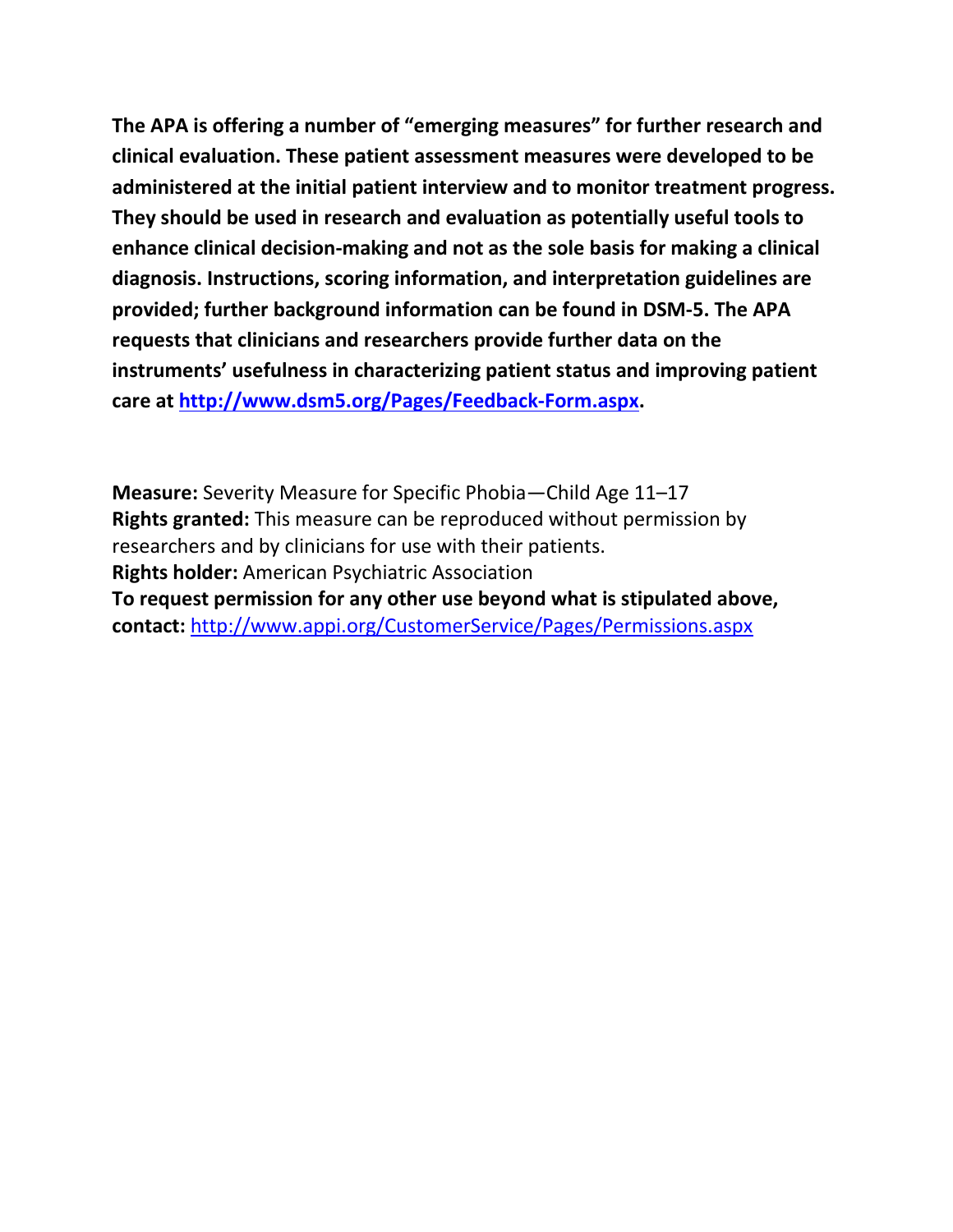## **Severity Measure for Specific Phobia—Child Age 11–17**

**Name:**\_\_\_\_\_\_\_\_\_\_\_\_\_\_\_\_\_\_\_\_\_\_\_\_\_\_\_\_\_\_\_\_\_\_\_\_ **Age:** \_\_\_\_\_\_ **Sex: Male Female Date:\_\_\_\_\_\_\_\_\_\_\_\_\_\_\_\_\_**

The following questions ask about thoughts, feelings, and behaviors that you may have had in a variety of situations. Please check  $(v)$  the item below that makes you most anxious. Choose only one item and make your ratings based on the situations included in that item.  $\Box$  Driving, flying, tunnels, bridges, or enclosed spaces □ Animals or insects  $\Box$  Heights, storms, or water  $\Box$  Blood, needles, or injections  $\Box$  Choking or vomiting Please respond to each item by marking  $({\checkmark})$  or x) **one box per row.**  During **the PAST 7 DAYS**, I have… **Clinician Use Never Occasionally Half of the time Most of the time All of the time Item score** 1.  $\left| \right|$  felt moments of sudden terror, fear, or fright in these situations  $\begin{bmatrix} 2 & 0 \\ 0 & 0 \end{bmatrix}$   $\begin{bmatrix} 2 & 1 \\ 0 & 1 \end{bmatrix}$   $\begin{bmatrix} 2 & 3 \\ 3 & 4 \end{bmatrix}$   $\begin{bmatrix} 2 & 4 \\ 0 & 3 \end{bmatrix}$ 2.  $\left| \begin{array}{c} \text{felt anxious, worried, or nervous about} \\ \text{these situations} \end{array} \right|$ these situations  $\begin{bmatrix} 0 & 0 \\ 0 & 1 \end{bmatrix}$   $\begin{bmatrix} 0 & 0 \\ 0 & 1 \end{bmatrix}$   $\begin{bmatrix} 0 & 0 \\ 0 & 2 \end{bmatrix}$   $\begin{bmatrix} 0 & 3 \\ 0 & 3 \end{bmatrix}$   $\begin{bmatrix} 0 & 4 \\ 0 & 4 \end{bmatrix}$ 3. had thoughts of being injured, overcome with fear, or other bad things happening in these situations 0 1 2 3 4 4. felt a racing heart, sweaty, trouble breathing, faint, or shaky in these situations 0 1 2 3 4 5. felt tense muscles, felt on edge or restless, or had trouble relaxing in these situations  $\begin{bmatrix} 0 & 0 \\ 0 & 1 \end{bmatrix}$   $\begin{bmatrix} 0 & 2 \\ 0 & 3 \end{bmatrix}$   $\begin{bmatrix} 0 & 3 \\ 0 & 4 \end{bmatrix}$ 6.  $\left| \right|$  avoided, or did not approach or enter,<br>these situations these situations <sup>0</sup> <sup>1</sup> <sup>2</sup> <sup>3</sup> <sup>4</sup> 7. moved away from these situations or left them early them early <sup>0</sup> <sup>1</sup> <sup>2</sup> <sup>3</sup> <sup>4</sup> 8. spent a lot of time preparing for, or procrastinating about (i.e., putting off), these situations 0 1 2 3 4 9. distracted myself to avoid thinking about these situations these situations  $\begin{bmatrix} 0 & 0 & 0 & 0 \\ 0 & 0 & 0 & 0 \\ 0 & 0 & 0 & 0 \\ 0 & 0 & 0 & 0 \\ 0 & 0 & 0 & 0 \\ 0 & 0 & 0 & 0 \\ 0 & 0 & 0 & 0 \\ 0 & 0 & 0 & 0 \\ 0 & 0 & 0 & 0 \\ 0 & 0 & 0 & 0 \\ 0 & 0 & 0 & 0 \\ 0 & 0 & 0 & 0 \\ 0 & 0 & 0 & 0 \\ 0 & 0 & 0 & 0 \\ 0 & 0 & 0 & 0 & 0 \\ 0 & 0 & 0 & 0 & 0$ 10. needed help to cope with these situations (e.g., alcohol or medications, superstitious objects, other people) 0 1 2 3 4 **Total/Partial Raw Score: Prorated Total Raw Score: (if 1-2 items left unanswered) Average Total Score:**

Craske M, Wittchen U, Bogels S, Stein M, Andrews G, Lebeu R. Copyright © 2013 American Psychiatric Association. All rights reserved. This material can be reproduced without permission by researchers and by clinicians for use with their patients.